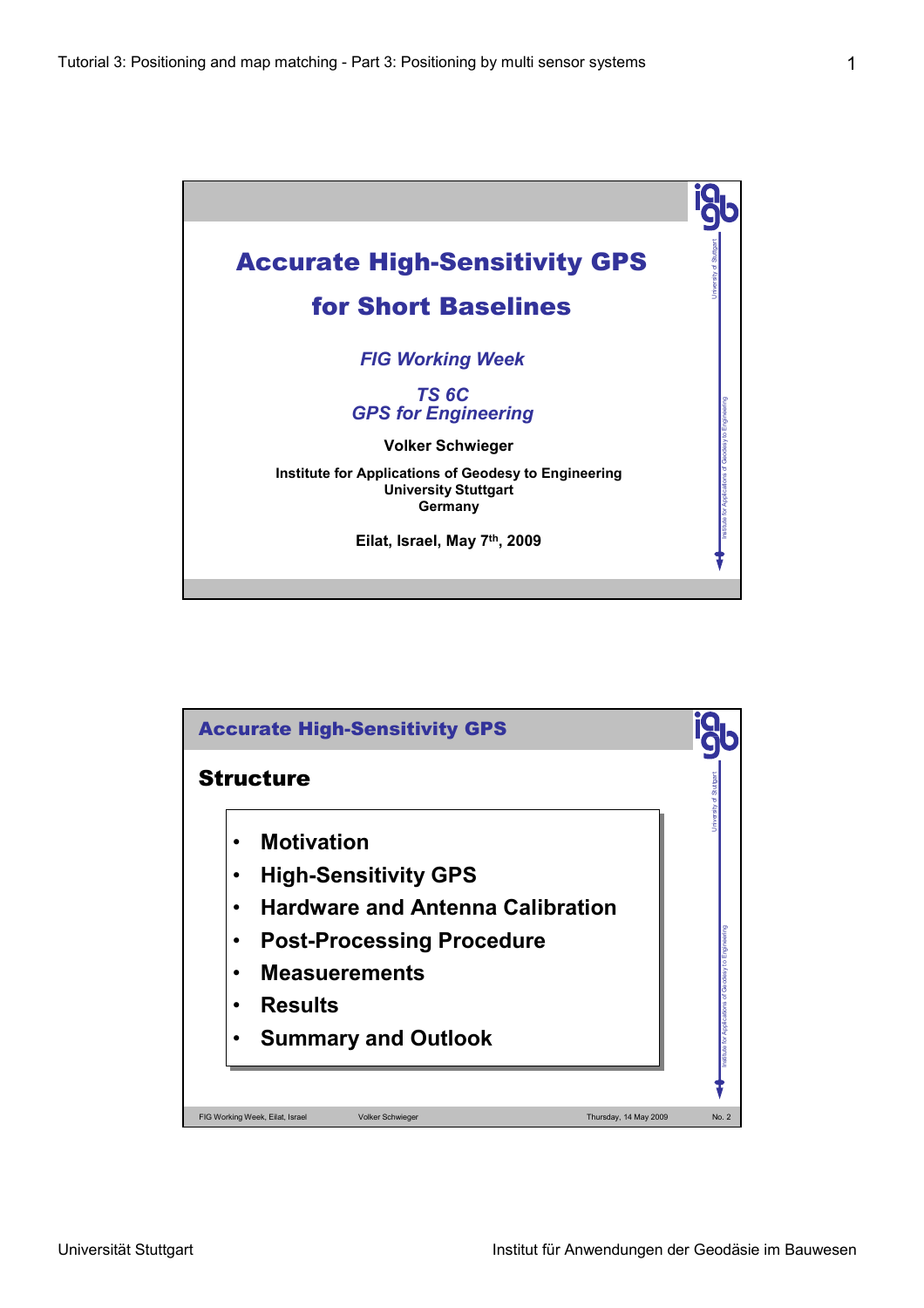

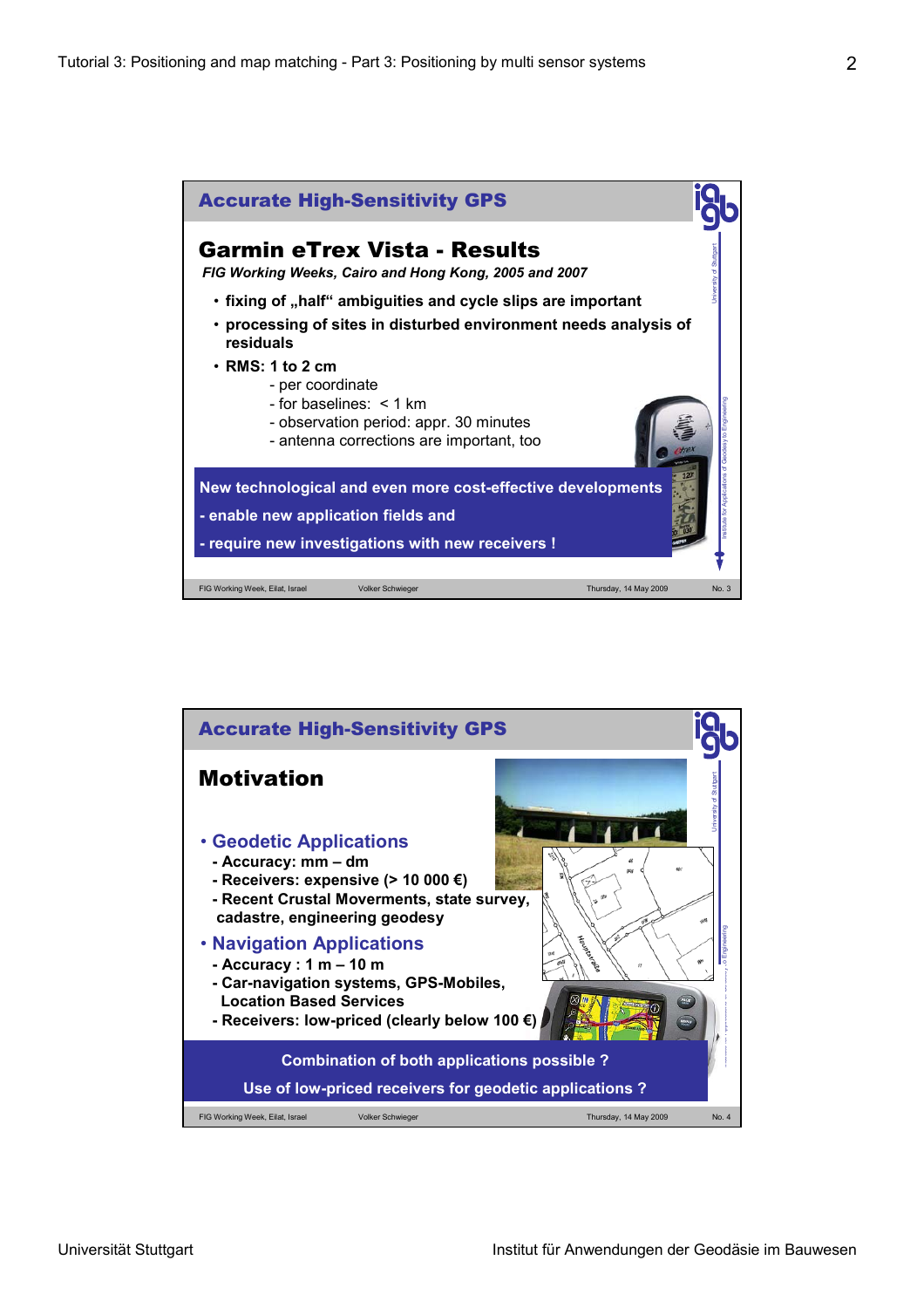

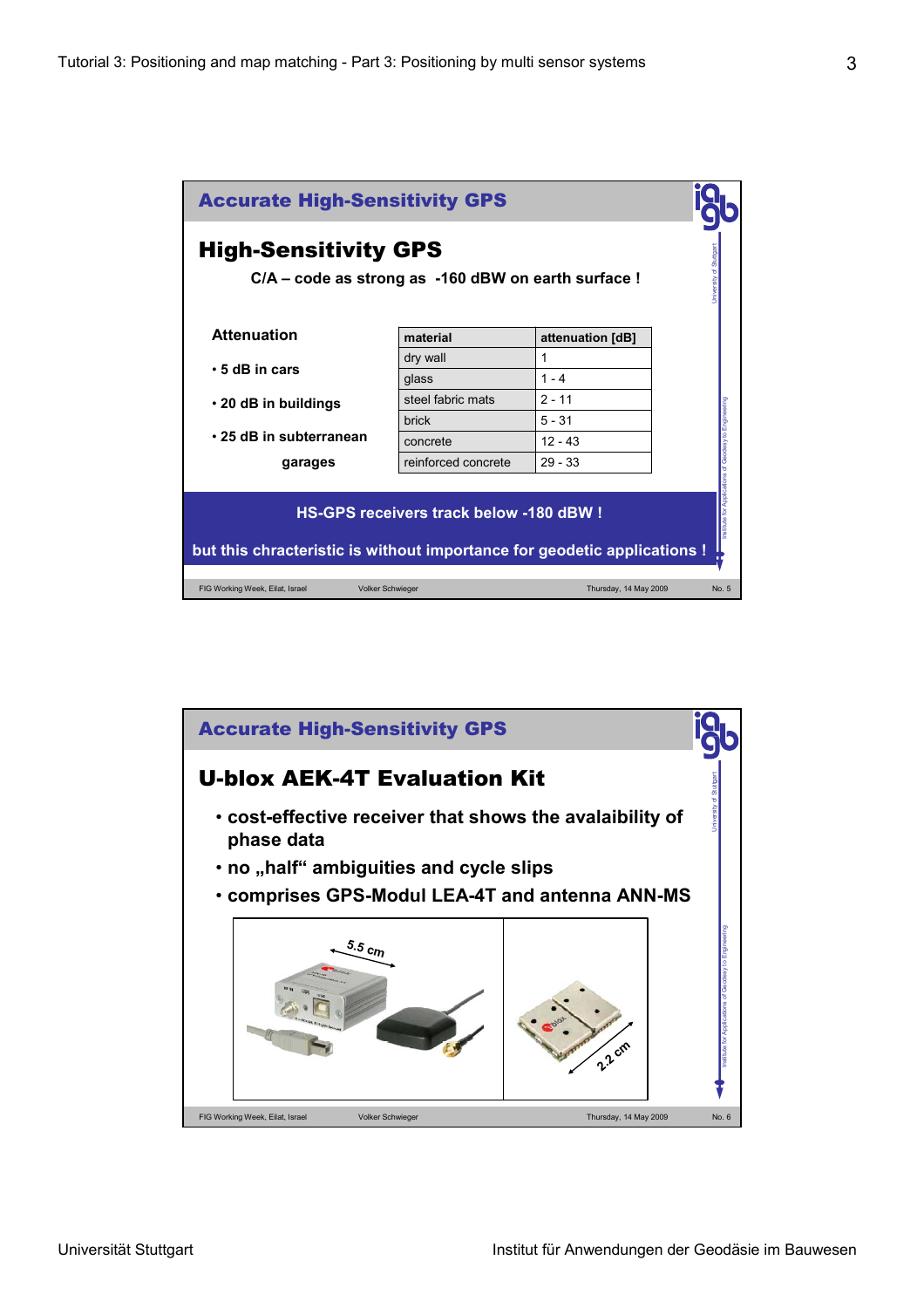

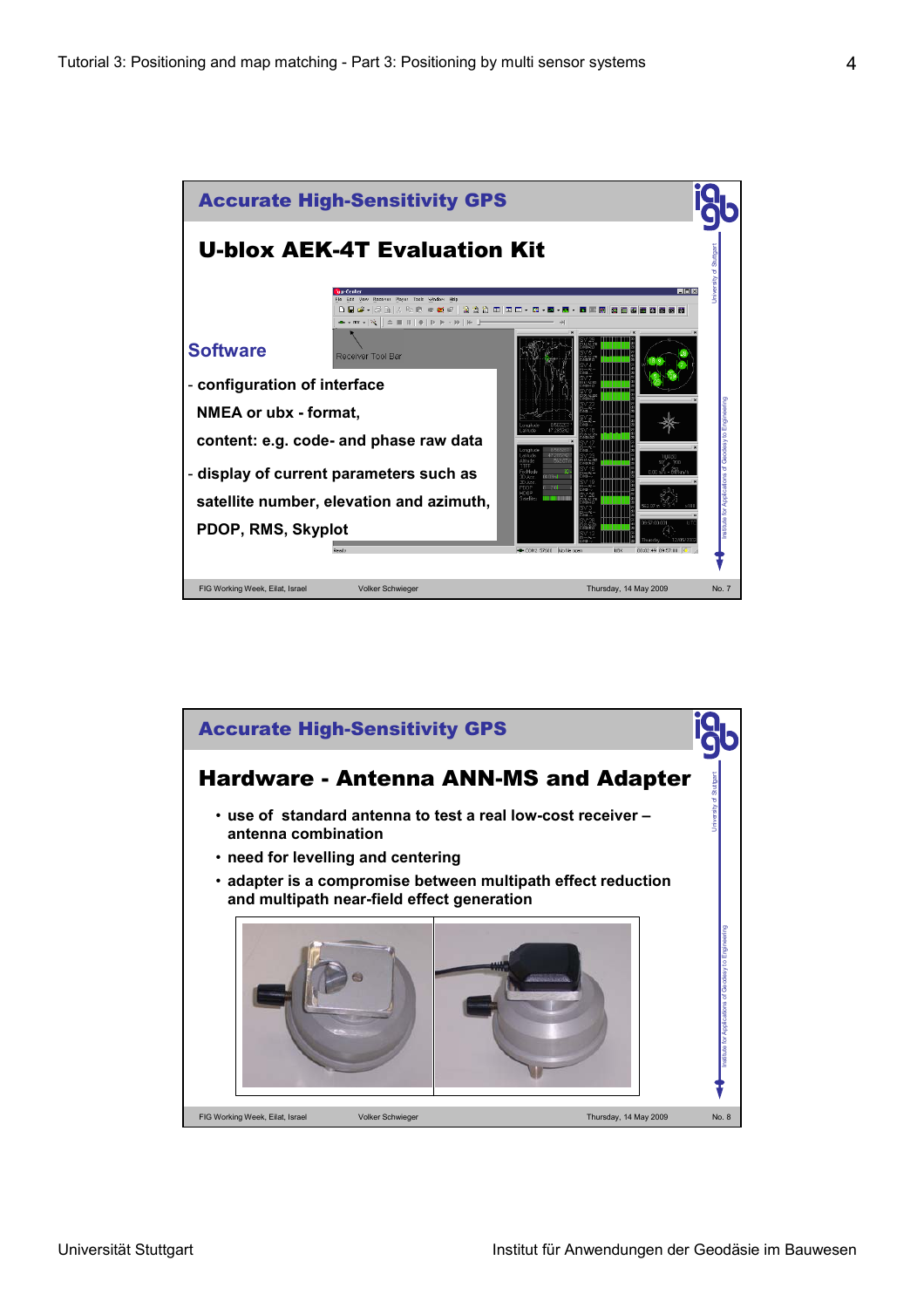

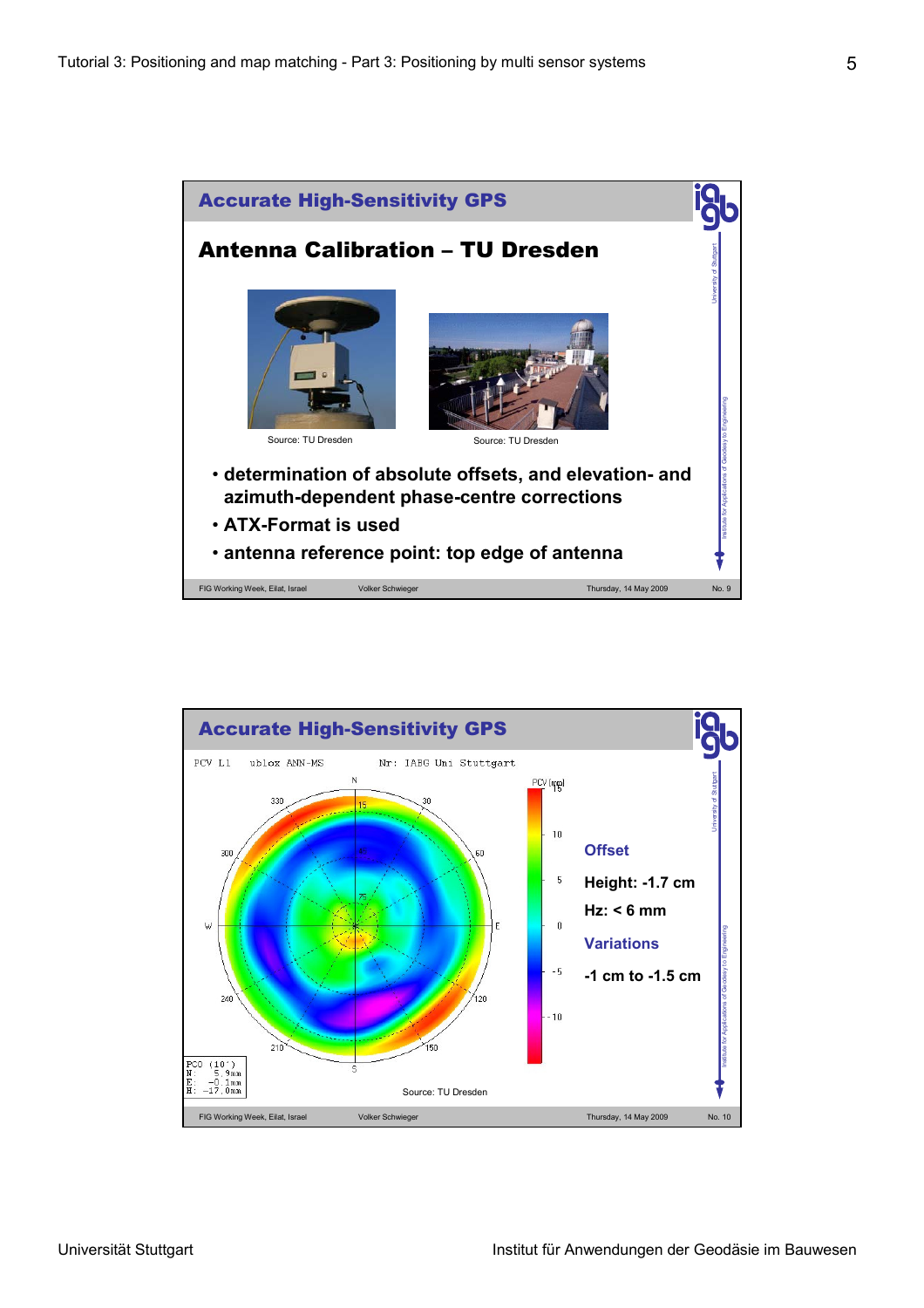

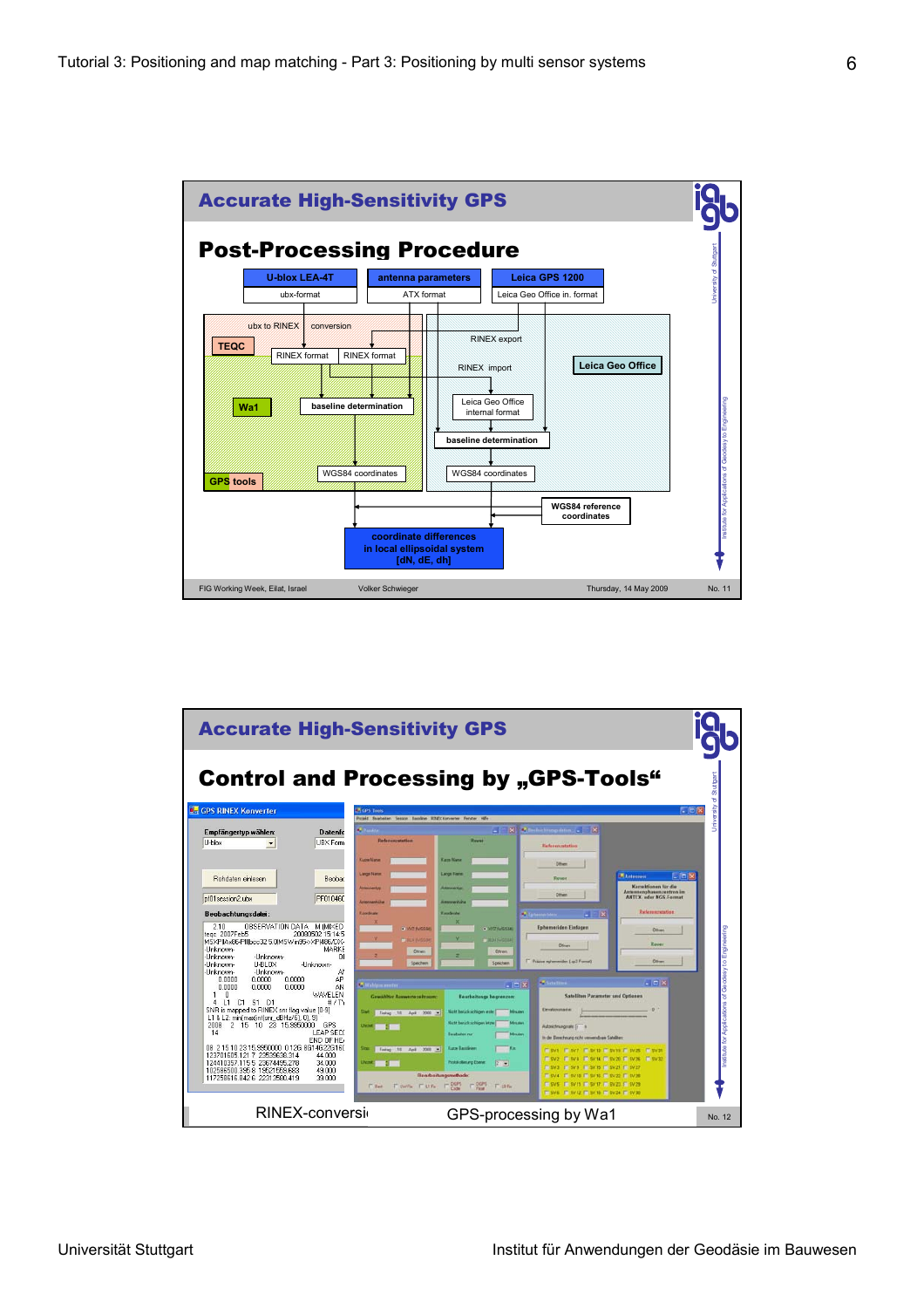

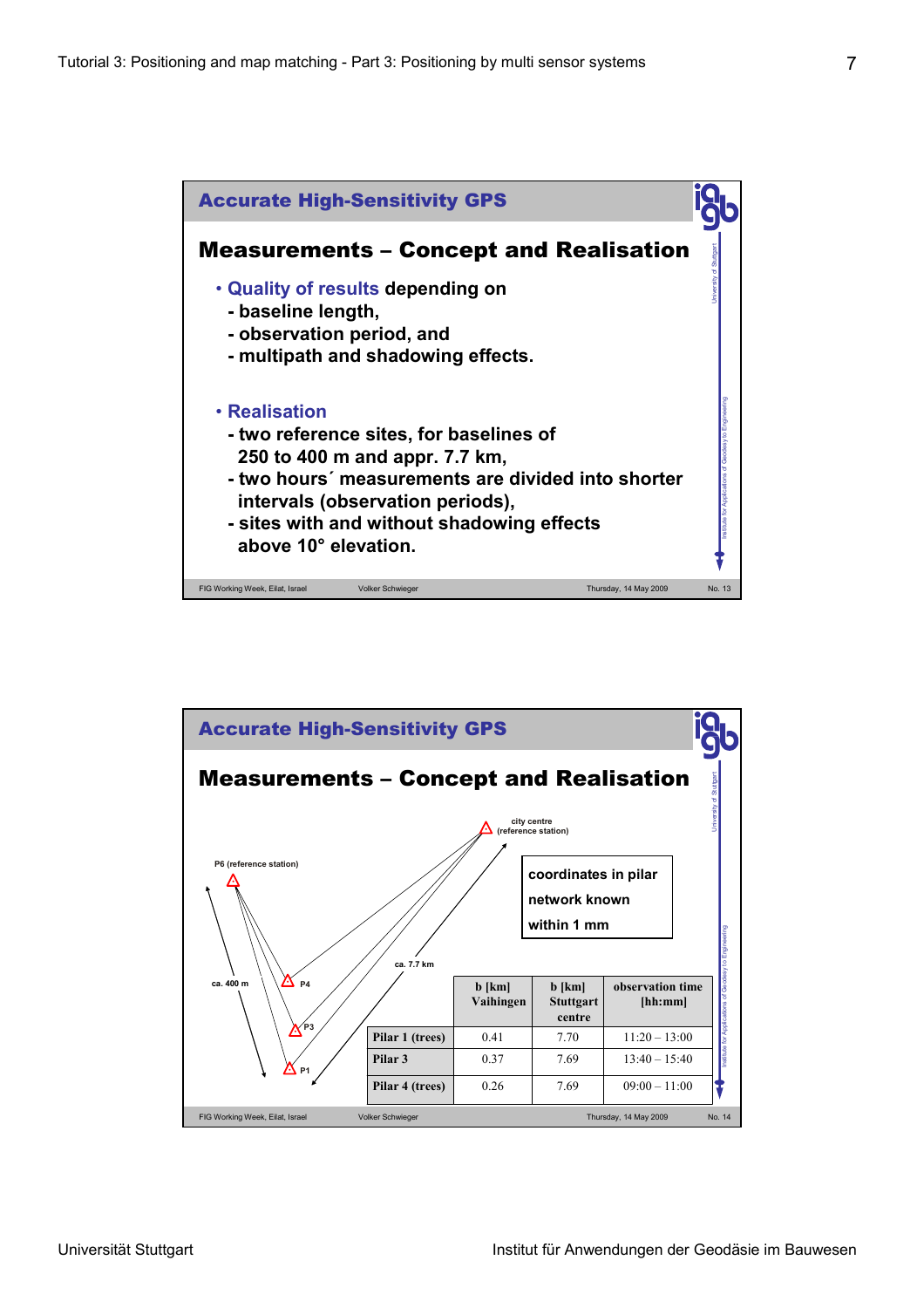

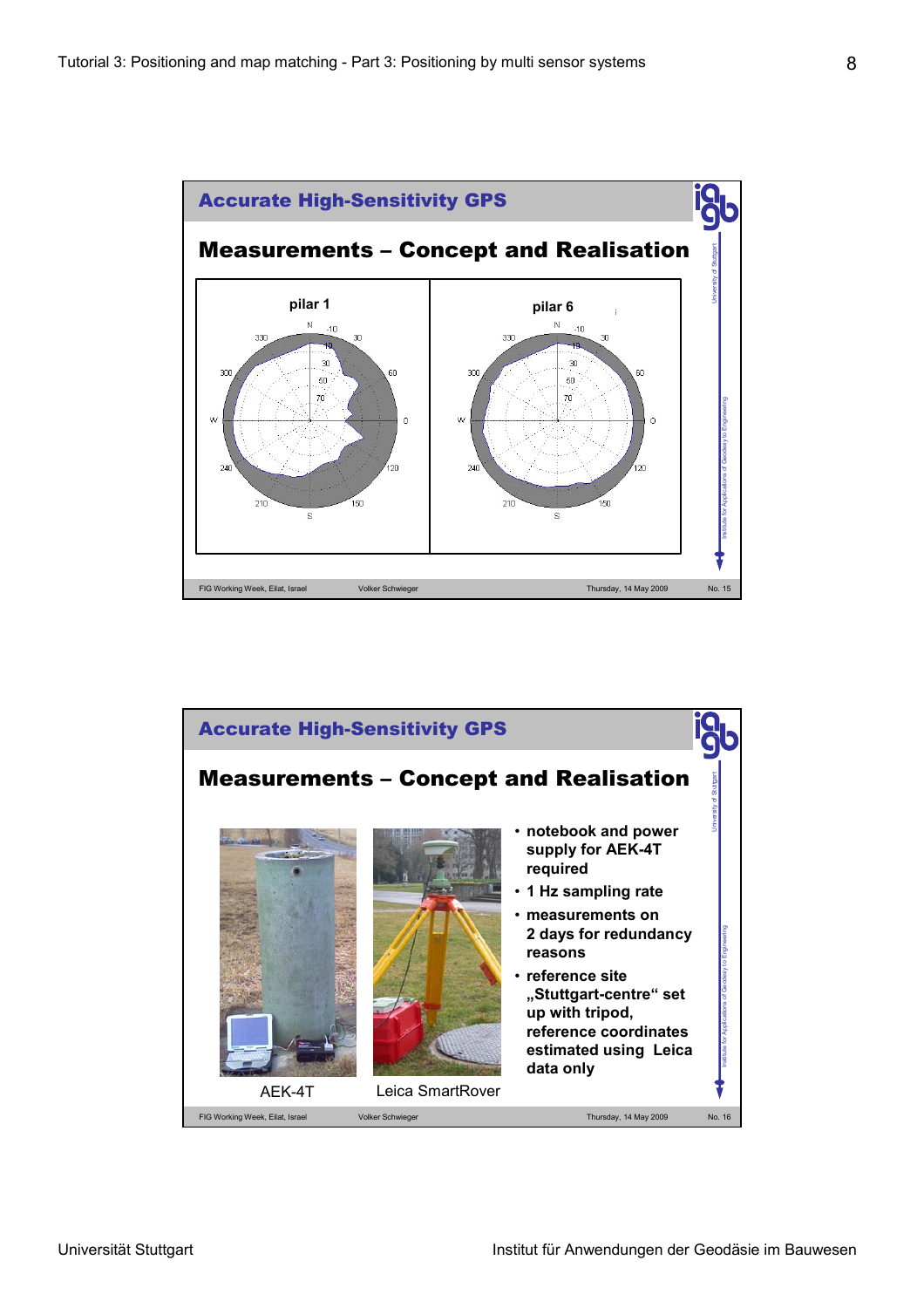| <b>Accurate High-Sensitivity GPS</b><br><b>Results - Comparison to Known Coordinates</b><br>- investigation of 2 hours – solutions<br>- day 2 / Stuttgart-centre shows non-reliable reference solution |                |         |        |         |               |        |               |                |                |      | Jniversity of Stuttgart                              |
|--------------------------------------------------------------------------------------------------------------------------------------------------------------------------------------------------------|----------------|---------|--------|---------|---------------|--------|---------------|----------------|----------------|------|------------------------------------------------------|
| differences [mm]                                                                                                                                                                                       | $known - Wa1$  |         |        |         | known - Leica |        | $Wa1 - Leica$ |                |                |      |                                                      |
| Ref. / Tag                                                                                                                                                                                             | Punkt          | dN      | dE     | dh      | dN            | dE     | dh            | dN             | dE             | dh   |                                                      |
| Vaihingen /                                                                                                                                                                                            | 1              | $-17.6$ | $-1.7$ | $-7.9$  | $-17.3$       | $-1.8$ | $-12.1$       | 0 <sub>3</sub> | 0.1            | 42   |                                                      |
| day 1                                                                                                                                                                                                  | 3              | $-8.7$  | $-2.1$ | $-12.7$ | $-8.6$        | $-2.4$ | $-14.5$       | 0.1            | 0 <sub>3</sub> | 1.8  | Institute for Applications of Geodesy to Engineering |
|                                                                                                                                                                                                        | $\overline{4}$ | $-6.8$  | 7.0    | $-24.8$ | $-6.5$        | 6.9    | 24.7          | 0 <sub>3</sub> | 0.1            | 0.1  |                                                      |
| Vaihingen /                                                                                                                                                                                            | 1              | $-18.9$ | $-1.5$ | $-9.9$  | $-18.8$       | $-1.4$ | $-13.1$       | 0.1            | 0.1            | 3.2  |                                                      |
| day 2                                                                                                                                                                                                  | 3              | $-10.7$ | 1.0    | $-20.2$ | $-11.1$       | 0.9    | $-24.3$       | 0 <sub>4</sub> | 0.1            | 4.1  |                                                      |
|                                                                                                                                                                                                        | $\overline{4}$ | $-5.1$  | 7.4    | $-33.2$ | $-4.6$        | 7.1    | $-33.4$       | 0.5            | 0 <sub>3</sub> | 0.2  |                                                      |
| Stuttgart-                                                                                                                                                                                             | $\mathbf{1}$   | $-18.6$ | $-3.3$ | $-2.0$  | $-16.4$       | $-2.1$ | $-26.1$       | 22             | 1.2            | 24.1 |                                                      |
| centre /<br>day 1                                                                                                                                                                                      | 3              | $-9.4$  | $-4.0$ | $-8.1$  | $-7.4$        | $-2.6$ | $-28.5$       | 2 <sub>0</sub> | 14             | 20.4 |                                                      |
|                                                                                                                                                                                                        |                |         | 2.9    | $-15.6$ | $-5.6$        | 33     | $-36.1$       | 1.9            | 0 <sub>4</sub> | 20.5 |                                                      |

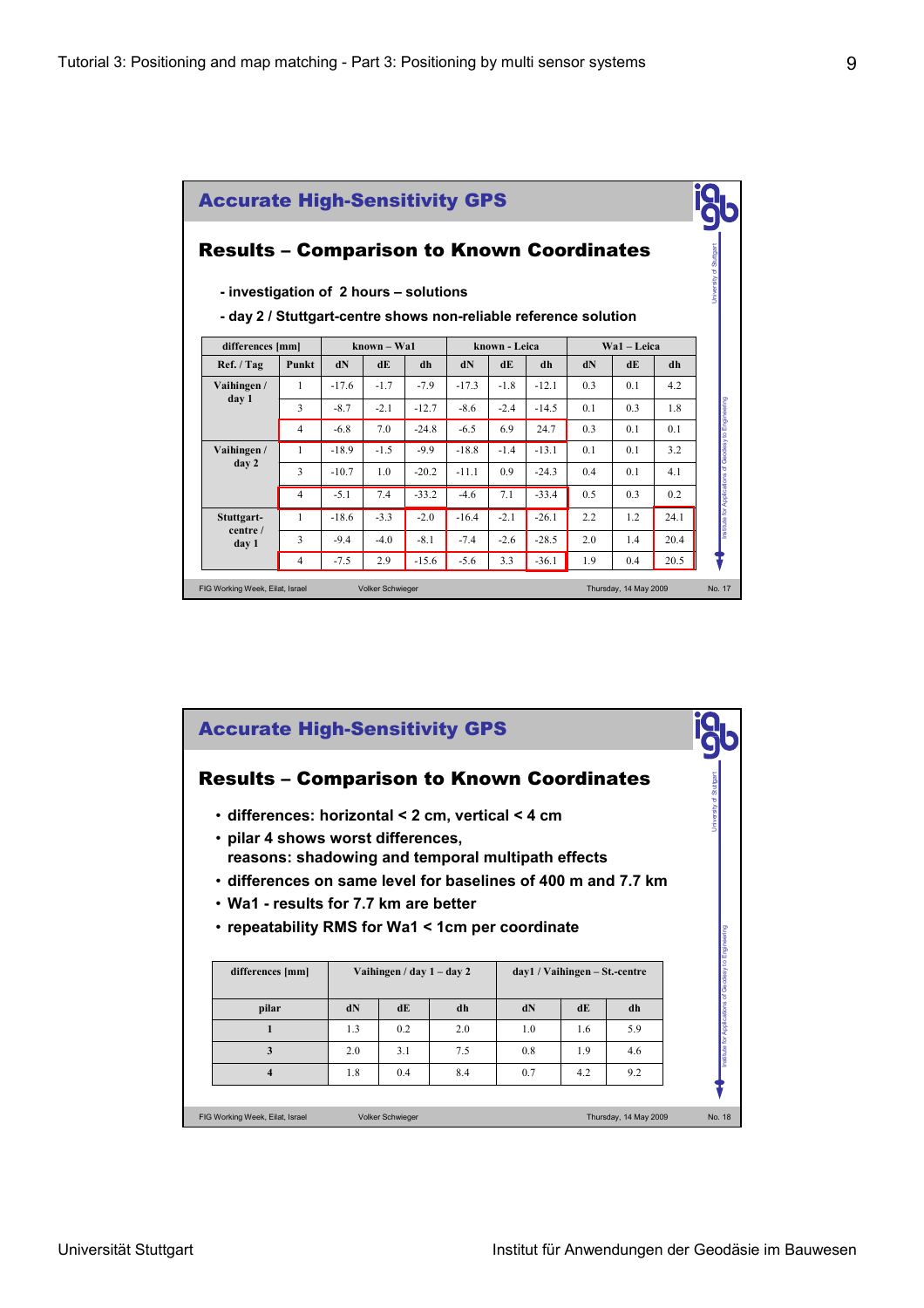

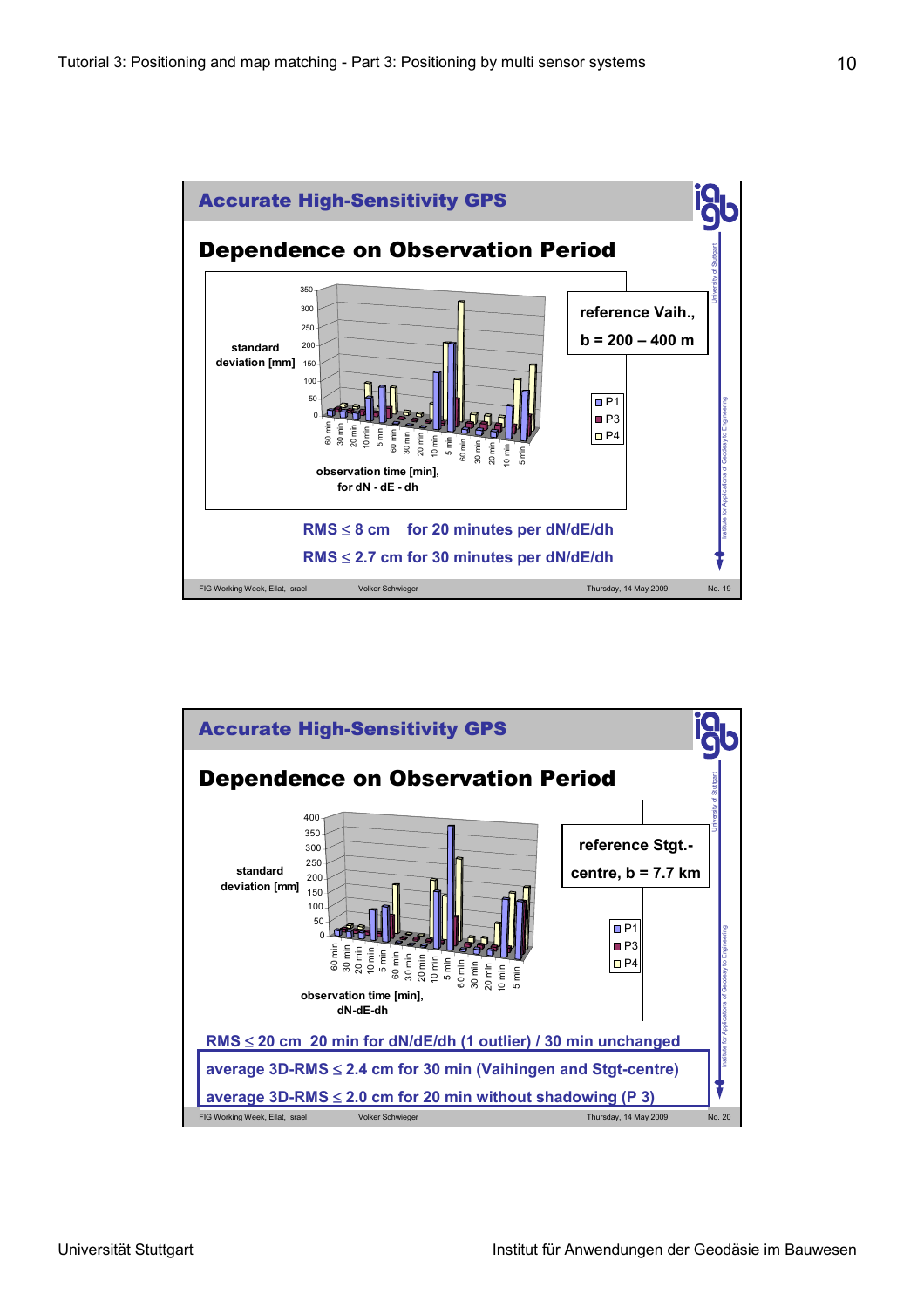

| <b>Accurate High-Sensitivity GPS</b>                       |                                     |           |     |     |                  |    |    |     |     |                       |     |        |                                                      |
|------------------------------------------------------------|-------------------------------------|-----------|-----|-----|------------------|----|----|-----|-----|-----------------------|-----|--------|------------------------------------------------------|
|                                                            | <b>Availability and Correctness</b> |           |     |     |                  |    |    |     |     |                       |     |        | University of Stuttgart                              |
|                                                            | percentage [%]                      |           |     |     | correctness rate |    |    |     |     |                       |     |        |                                                      |
|                                                            | period [min]                        |           | 60  | 30  | 20               | 10 | 5  | 60  | 30  | 20                    | 10  | 5      |                                                      |
|                                                            | Vaihingen /<br>day1                 | P1        | 100 | 100 | 80               | 83 | 92 | 100 | 100 | 100                   | 100 | 96     |                                                      |
|                                                            |                                     | <b>P3</b> | 100 | 100 | 100              | 75 | 83 | 100 | 100 | 100                   | 100 | 96     |                                                      |
|                                                            |                                     | <b>P4</b> | 100 | 100 | 100              | 75 | 46 | 100 | 100 | 100                   | 100 | 100    |                                                      |
|                                                            | Stuttgart-<br>centre /<br>day 1     | <b>P1</b> | 100 | 100 | 100              | 92 | 46 | 100 | 75  | 80                    | 83  | 100    | Institute for Applications of Geodesy to Engineering |
|                                                            |                                     | <b>P3</b> | 100 | 100 | 100              | 83 | 79 | 100 | 100 | 100                   | 100 | 92     |                                                      |
|                                                            |                                     | <b>P4</b> | 100 | 75  | 100              | 33 | 67 | 100 | 100 | 100                   | 100 | 92     |                                                      |
| <b>Volker Schwieger</b><br>FIG Working Week, Eilat, Israel |                                     |           |     |     |                  |    |    |     |     | Thursday, 14 May 2009 |     | No. 22 |                                                      |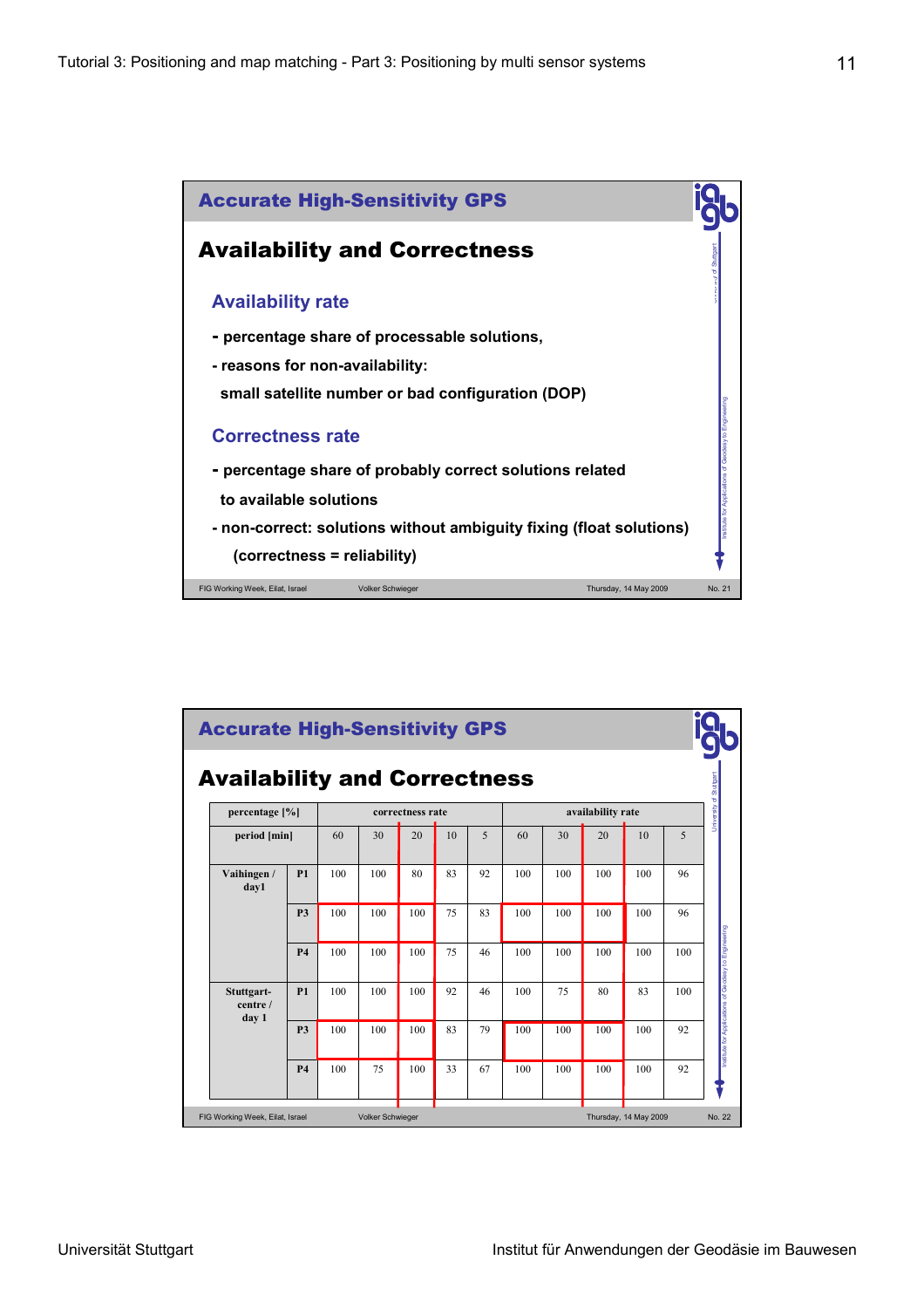